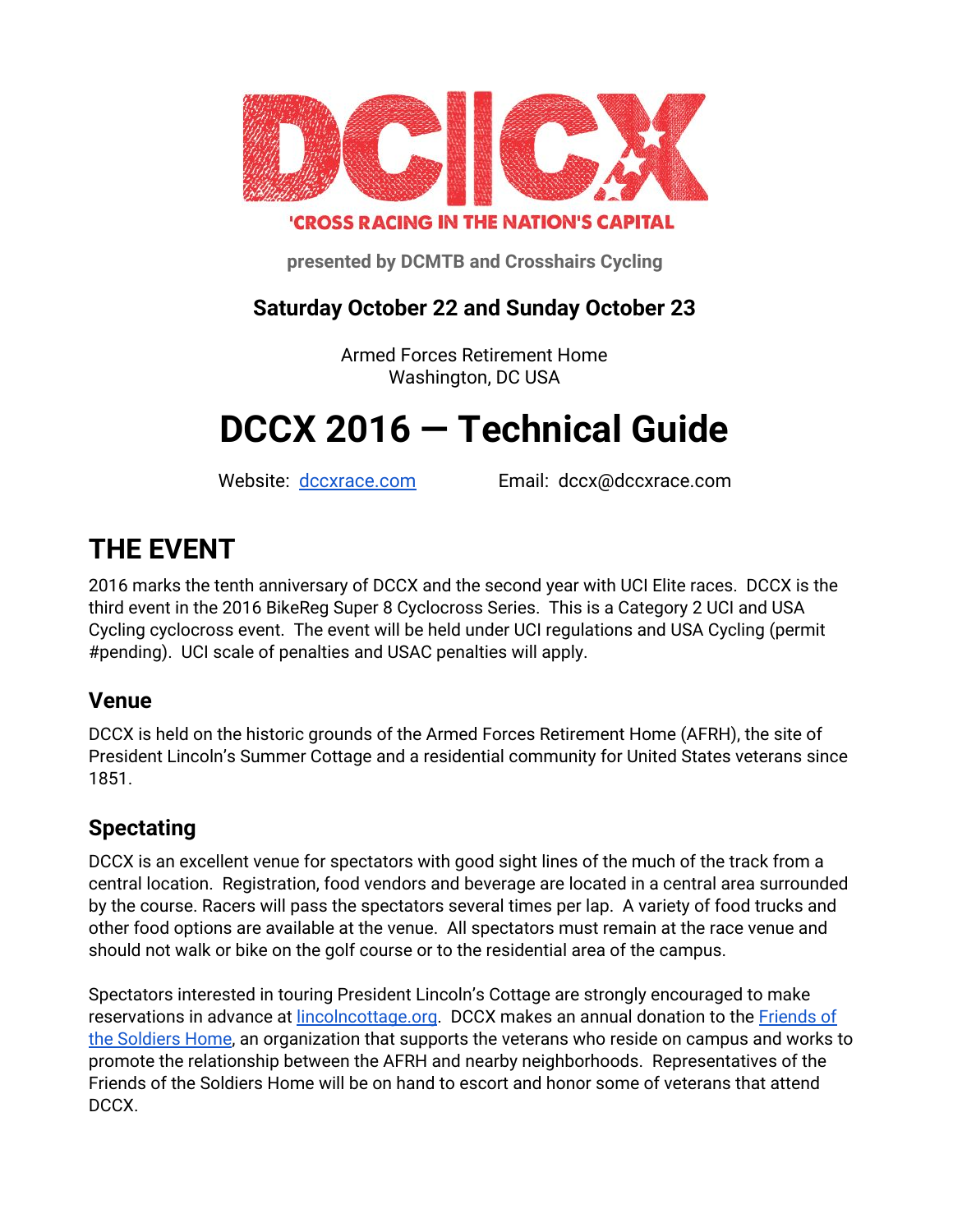## **REGISTRATION**

**Online registration** is available at **bikereg.com.** Pre-registration closes on Tuesday, October 18, at 11:59 p.m. There is no mail-in registration. No refunds.

Online registration fees (additional fee charged by BikeReg):

| <b>UCI Elite events</b>             | \$40 |
|-------------------------------------|------|
| U19 Juniors                         | \$15 |
| U12 Juniors                         | \$15 |
| All other events                    | \$35 |
| Lil' Belgians (kids' fun race) FREE |      |

**On-site late registration** may be available for non-UCI classes in some classes, subject to field size limits. There is a \$10 same-day registration fee (\$5 for juniors). The \$10 same-day fee does not apply to registered racers adding an additional event on race day.

**All UCI racers must pre-register**. One free race entry is available to current BikeReg Super 8 Cyclocross Series Champions and current USA CX National Champions competing in the same category in which she or he is champion.

On-site registration and packet pick-up will open at 7:15 a.m. on each race day. For the UCI races, rider sign-in, license check, number pick-up will begin at 12:15 p.m.

### **LICENSING REQUIREMENTS**

All racers must have a current cycling license. UCI Elite Men and UCI Elite Women must have a current international license. A domestic USAC license is acceptable for all other categories.

Annual and One Day USAC licenses will be available for sale at registration. *Only Cat 5 Men and Cat 4 Women may race on a one-day license.*

Your cyclocross racing age is your age as of December 31, 2017 (not 2016).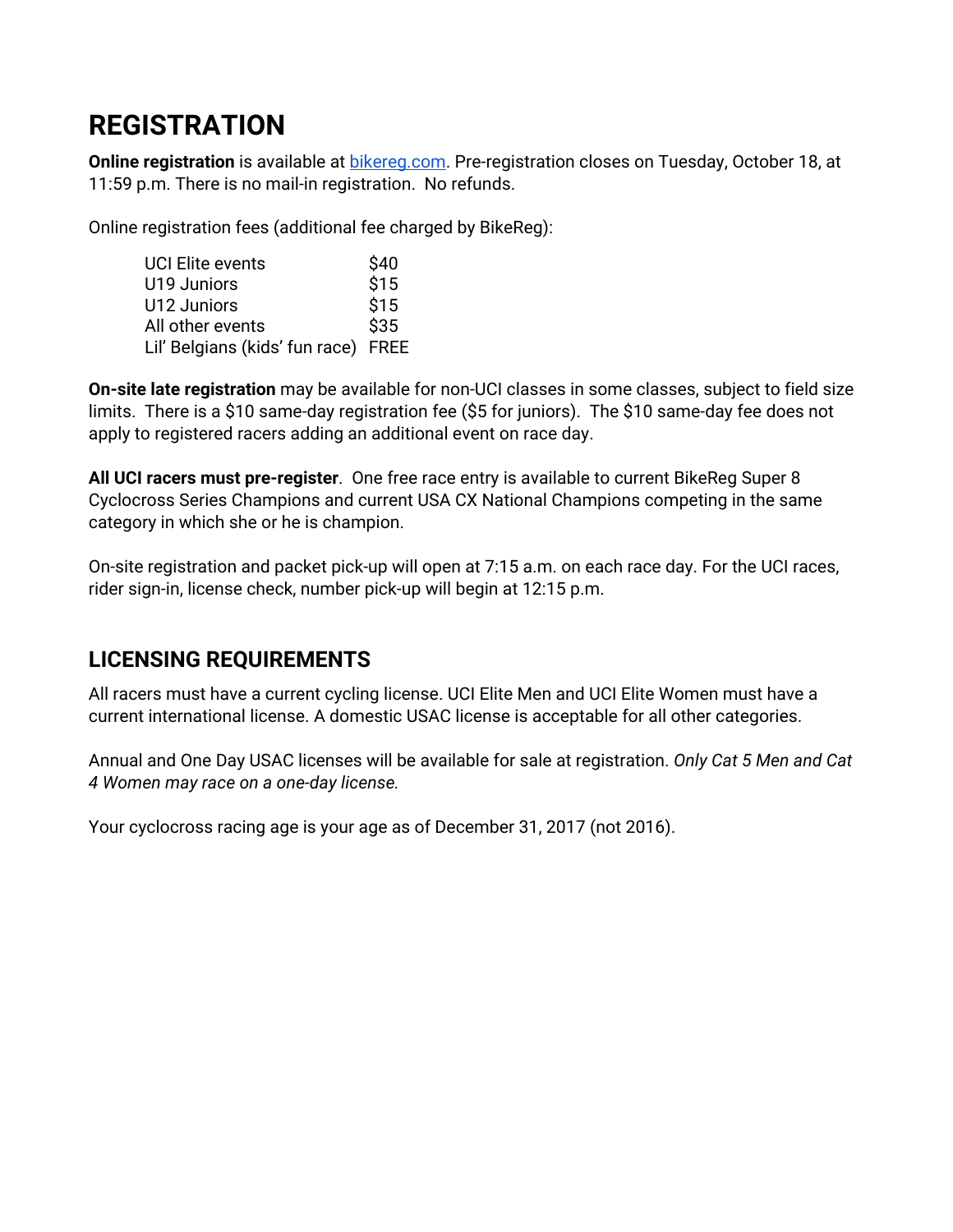## **RACE SCHEDULE (BOTH DAYS)**

| <b>Start</b> | <b>Category</b>               | <b>Duration</b> | <b>Entry</b> | <b>Prizes</b>            |
|--------------|-------------------------------|-----------------|--------------|--------------------------|
| $8:15$ a.m.  | Men Cat 5 (Beginner)          | 35 min          | \$35         | Merchandise $-3$ places  |
| $8:16$ a.m.  | Women Cat 4 (Beginner)        | 35 min          | \$35         | Merchandise $-3$ places  |
| $9:00$ a.m.  | Masters Men 35+ Cat 3/4/5     | 40 min          | \$35         | Merchandise $-5$ places  |
| $10:00$ a.m. | U19 Women                     | 2 laps          | \$15         | Medals $-5$ places       |
| 10:01 a.m.   | Juniors 13-14 Boys and Girls  | 2 laps          | \$15         | Medals $-$ 3 places each |
| 10:02 a.m.   | Juniors 11-12 Boys and Girls  | 2 laps          | \$15         | Medals $-$ 3 places each |
| 10:03 a.m.   | Juniors 9-10 Boys and Girls   | 2 laps          | \$15         | Medals $-$ 3 places each |
| 11:00 a.m.   | Men Cat 3/4                   | 45 min          | \$35         | Merchandise $-5$ places  |
| $11:01$ a.m. | U19 Boys                      | 45 min          | \$15         | Medals $-5$ places       |
| 12:00 p.m.   | Masters Women 45+ Cat 1/2/3/4 | 40 min          | \$35         | Merchandise $-3$ places  |
| 12:01 p.m.   | Women Cat 3/4 (Beginner)      | 40 min          | \$35         | Merchandise $-5$ places  |
| 1:00 p.m.    | Masters Men 45+ 1/2/3/4       | 45 min          | \$35         | $$350 - 5$ places        |
| 1:01 p.m.    | Men 55+ 1/2/3/4/5             | 45 min          | \$35         | Merchandise $-5$ places  |
| 2:15 p.m.    | Masters Men 35+ Cat 1/2/3     | 45 min          | \$35         | $$350 - 5$ places        |
| 2:16 p.m.    | Singlespeed Cat 1/2/3/4/5     | 45 min          | \$35         | Merchandise $-5$ places  |
| $3:15$ p.m.  | Women Cat 1/2/3 UCI           | 45 min          | \$40         | $$1663 - 20$ places      |
| $4:15$ p.m.  | Men Cat 1/2/3 UCI             | 60 min          | \$40         | $$1663 - 20$ places      |

At most 140 racers will be allowed on the course per race; for races with combined fields, the field limit applies to the *combined* field, not each individual race. BikeReg will close registration for each of the individual fields within a combined field after the total field limit has been reached.

The course may be open for inspection and warm-up prior to the start of each event, as conditions allow, and subject to the direction of the race officials. The officials will make an announcement when the course has been opened for inspection. Racers will enter the course after the finish line and should not pass racers on the course. Warming up on the course during an event is strictly prohibited and will not be tolerated. All racers should 10 minutes before race start time for staginglate arrivals will be staged at the rear of the grid.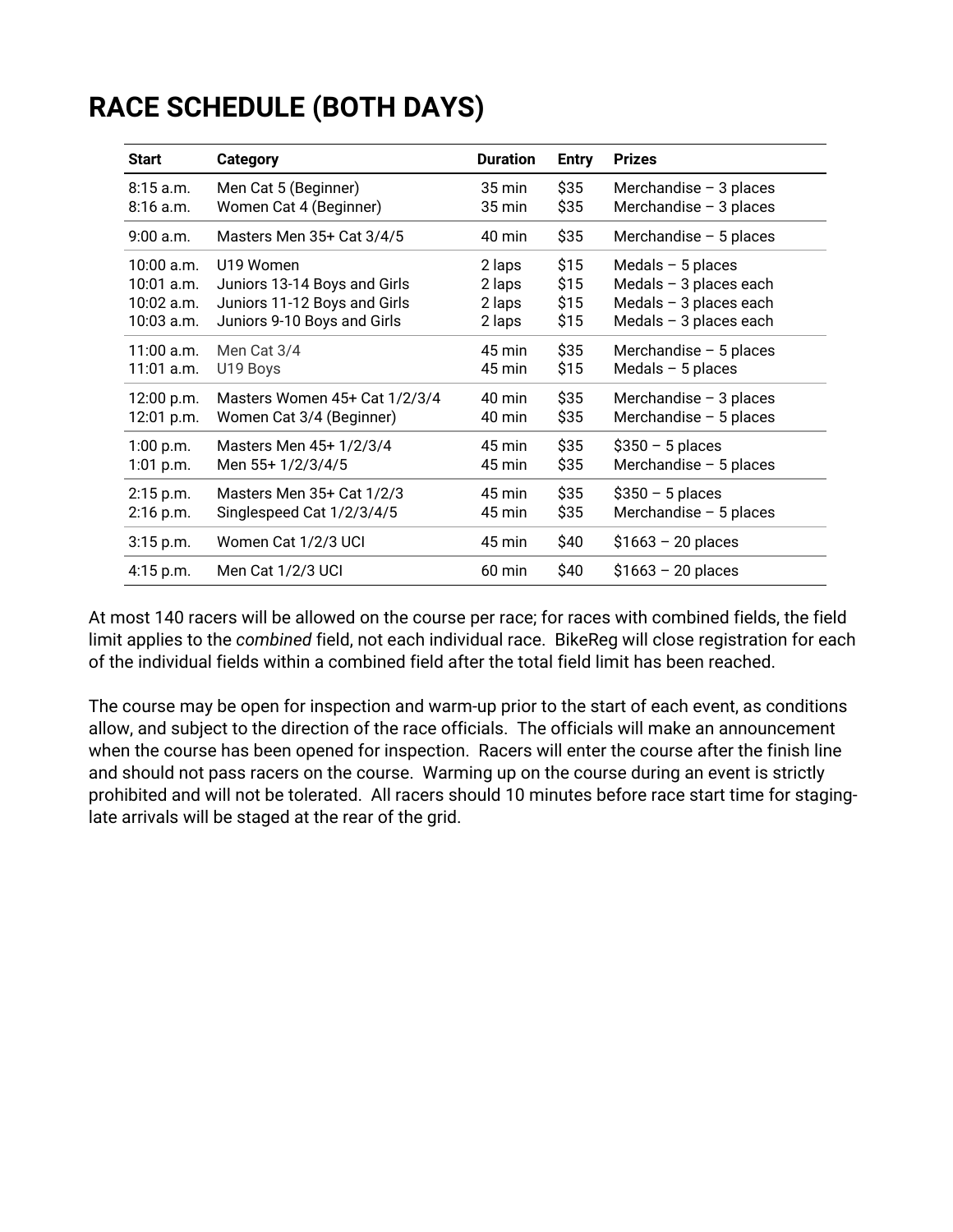## **COURSE DESCRIPTION**

DCCX races are on a traditional cyclocross course with pavement, brick, grass, hills, gravel, a man-made barrier, stairs, and one double pit area.

The DCCX course layout is approximately 3.3 km long, plus an additional starting straight of approximately 100 m. The total length of the start is approximately 200 m and at least 6 m wide, using all or part of a paved road (blue track on course map). While on the start, racers pass the finish line/officials (marked "F" on course map), then make a gradual turn to an uphill grass section that runs along the main venue area. Terrain is on an inclined and the track has a series of turns along with elevation changes. After passing the venue area on the uphill side (right on the map), the track enters the "W" section, a series of challenging turns on a steep hill, interspersed with one set of man-made barriers. After a road section and hilly terrain, the racers cross a road to a large, flat pit. The track returns to a hilly section that includes a dusty steep drop and set of stairs that compel riders to dismount, and a series of off-camber turns leading to a road to the back section of the course.

After the road, there is small wooded section with a small. Followed by a series of turns on grass to an extended inclined grass straightaway. In the north end of the back section, there is a series of small, steeper hills and a couple off-camber turns leading to a slight uphill road section. This leads to the 2nd pass thru the pit area and on to the start/finish strip (blue track on the course map) to the finish line.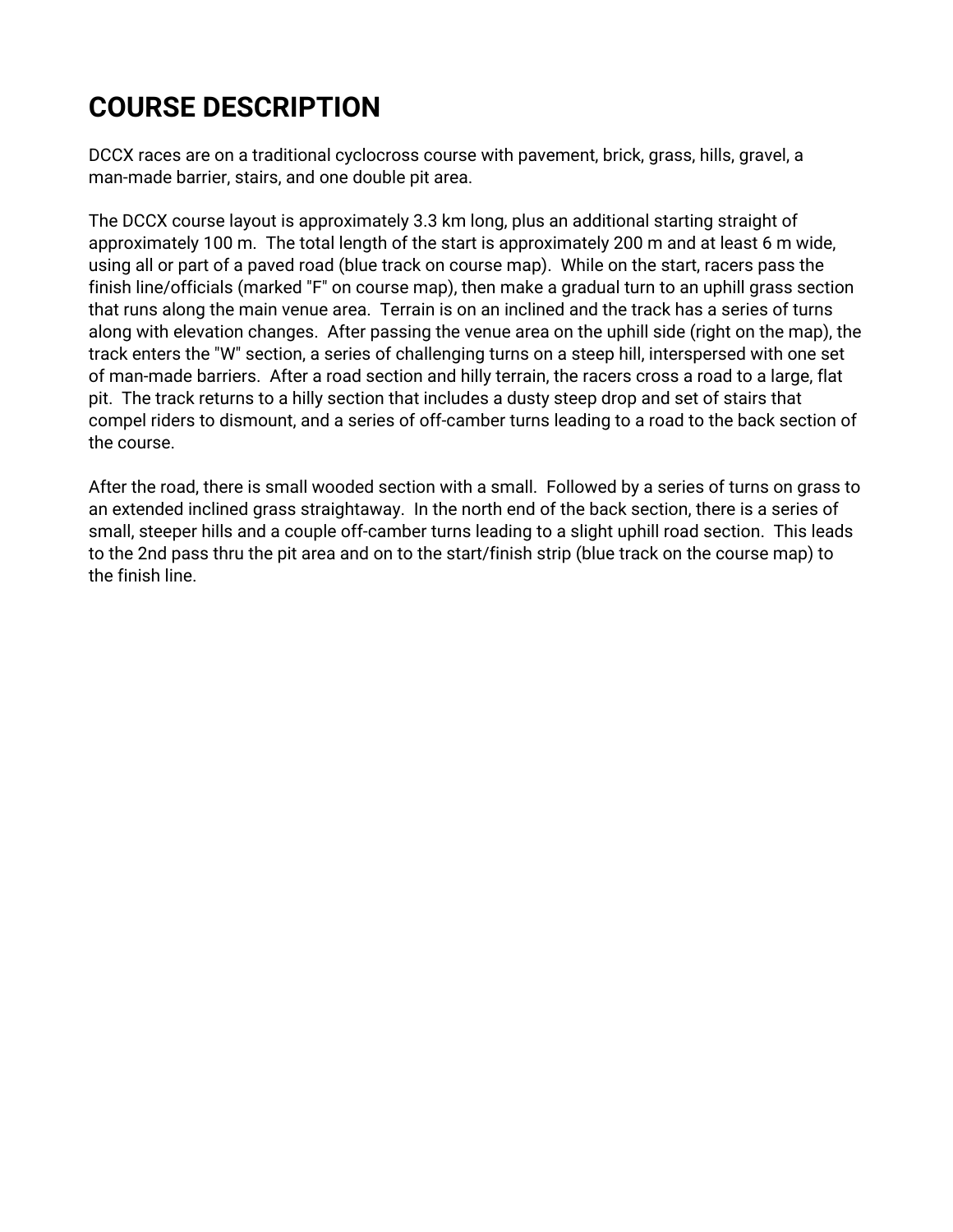# **2016 DCCX Course Map**

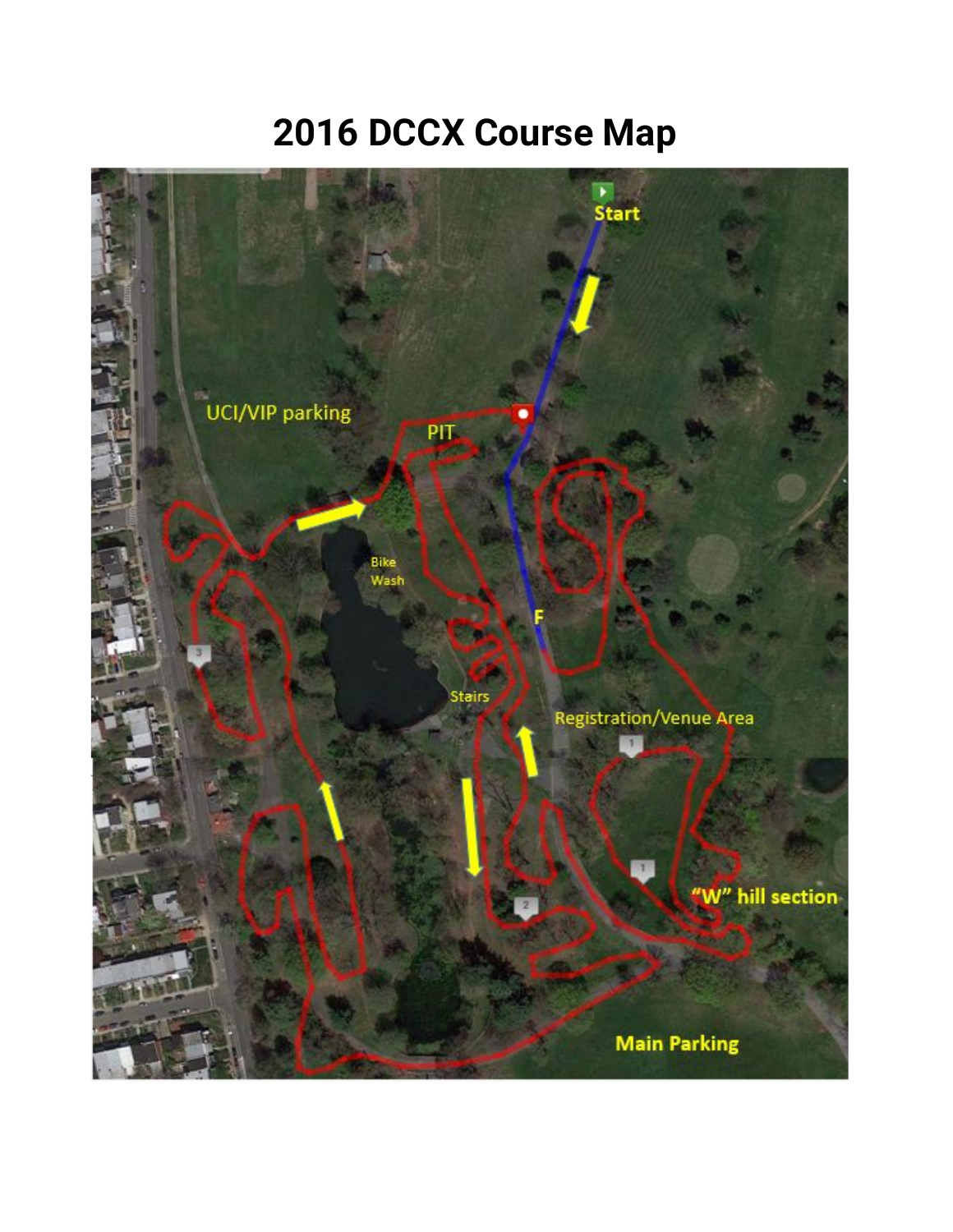## **PRIZE AND POINTS SCHEDULES**

#### **UCI C2 Elite Men and Elite Women**

Minimum payout in US dollars; DCCX reserves the right to increase prize payouts. There will be no separate payout or podium for the U23 Men and U23 Women racing in the UCI categories.

|                |             | <b>Points</b>  |                |  |
|----------------|-------------|----------------|----------------|--|
| <b>Place</b>   | Prize (USD) | Men            | Women          |  |
| 1              | \$381.71    | 40             | 40             |  |
| $\overline{2}$ | \$196.31    | 30             | 30             |  |
| 3              | \$130.80    | 20             | 20             |  |
| 4              | \$98.15     | 15             | 15             |  |
| 5              | \$92.70     | 10             | 10             |  |
| 6              | \$87.25     | 8              | 8              |  |
| 7              | \$81.80     | 6              | 6              |  |
| 8              | \$76.34     | 4              | 4              |  |
| 9              | \$70.89     | $\overline{2}$ | $\overline{2}$ |  |
| 10             | \$65.44     | 1              | 1              |  |
| 11             | \$59.98     |                |                |  |
| 12             | \$54.53     |                |                |  |
| 13             | \$49.08     |                |                |  |
| 14             | \$43.62     |                |                |  |
| 15             | \$38.17     |                |                |  |
| 16             | \$27.27     |                |                |  |
| 17             | \$27.27     |                |                |  |
| 18             | \$27.27     |                |                |  |
| 19             | \$27.27     |                |                |  |
| 20             | \$27.27     |                |                |  |
|                | \$1,663.17  |                |                |  |

Amounts reflect the 2 percent fee that the organizers are required to deduct for the Council for the Fight Against Doping (CFAD).

#### **Non-UCI Races**

| Men Cat 5                     | Merchandise $-3$ places         |
|-------------------------------|---------------------------------|
| Women Cat 4                   | Merchandise $-3$ places         |
| Masters Men 35+ Cat 3/4/5     | Merchandise $-5$ places         |
| Juniors U15 and U12           | Medals $-$ 3 places (each race) |
| Juniors U19                   | Medals $-5$ places (each race)  |
| Men Cat 3/4                   | Merchandise $-5$ places         |
| Masters Women 45+ Cat 1/2/3/4 | Merchandise $-3$ places         |
| Women Cat 3/4                 | Merchandise $-5$ places         |
| Masters Men 45+ Cat 1/2/3/4   | $$350 - 5$ places               |
| Masters Men 55+ Cat 1/2/3/4/5 | Merchandise $-5$ places         |
| Masters Men 35+ Cat 1/2/3     | $$350 - 5$ places               |
| Singlespeed Cat 1/2/3/4/5     | Merchandise $-5$ places         |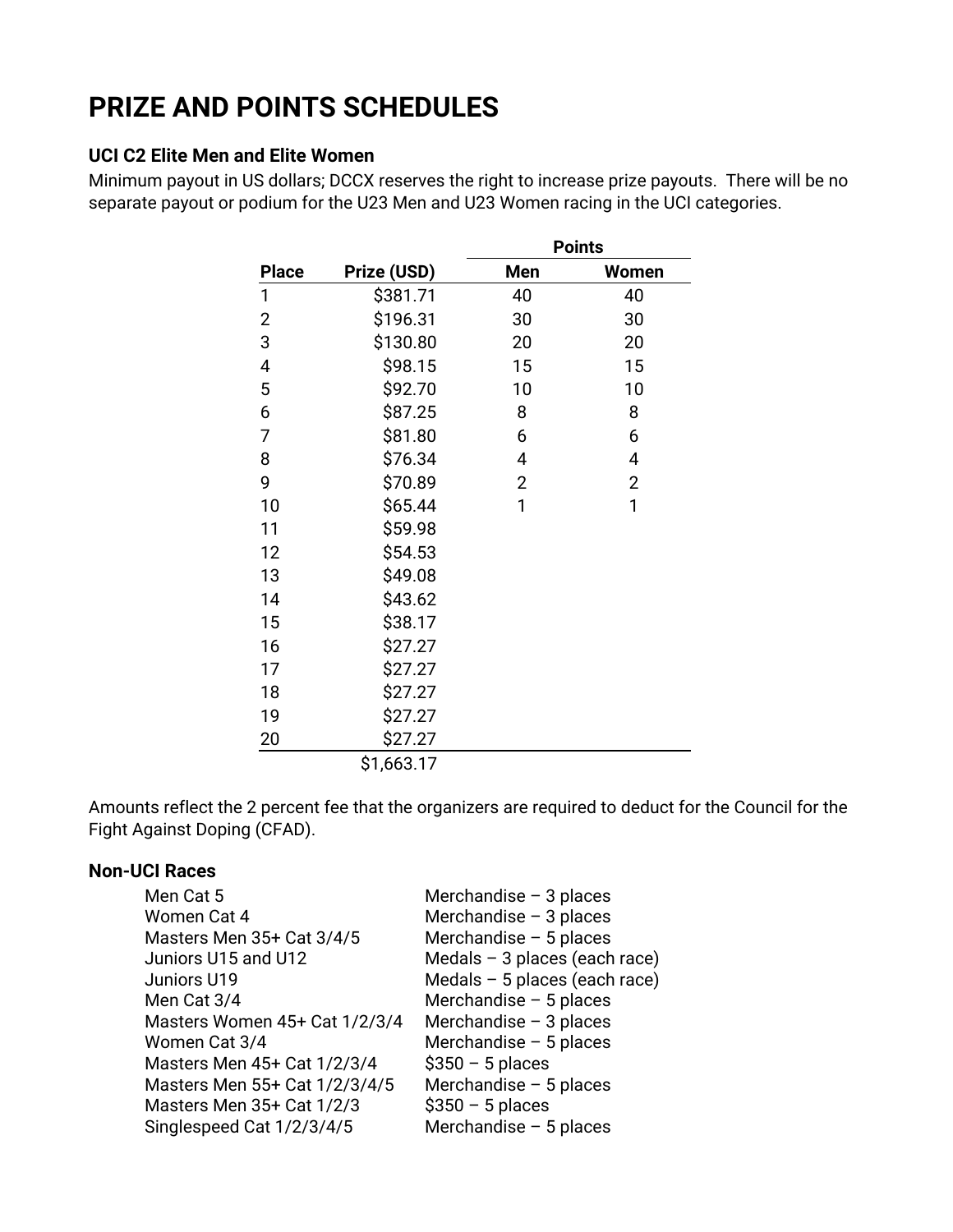## **RACING PROTOCOL**

#### **Start Line Protocol**

Racers must report to the holding pen behind the starting grid for staging **10 minutes** before the start of their race. Racers who arrive late to the staging area will be staged at the back.

### **Call-Up Protocol**

All racers will be staged sequentially by race number. Race numbers will be assigned based on the following:

**UCI races** will stage by UCI points (most recently published), order of registration, and promoter's discretion.

**Non-UCI races** will follow Super8 staging procedures [\(super8cx.org/rulebook/\)](http://www.super8cx.org/rulebook/). Staging will use published rankings available to [bikereg.com](http://bikereg.com/) at the close of registration.

Race with series points/standings: Top 4 registered racers in points list, followed by crossresults.com ranking.

Beginner races (Women Cat 4, Men Cat 5): Order of registration.

*Day-of registrants are staged at the back of the pack (regardless of series standing) in all categories.*

### **Race Timing**

Electronic chip timing will be provided by [Race Works Grupetto.](http://www.raceworkstiming.com/)

### **Feeding**

Note that feeding during competition is generally prohibited. However, if the temperature is above 20 degrees C (68 degrees F), the Chief Commissaire *may* authorize feeding during a race. If authorized, feeding is permitted only in the pit lane and is not allowed during the first two and final two laps of the race.

### **Lapped Riders**

**UCI Events (UCI Rule 5.1.051):** All riders lapped before the final lap must leave the race the next time they cross the finish line. The rider will be given a placing if he or she was lapped more than half way through the race. A rider who is lapped on the final lap shall be stopped at the beginning of the finishing straight line and shall be given a placing on the basis of his or her position. Additionally, Commissaires may pull riders who are behind by more than 80 percent of the leaders lap time.

**Non-UCI Events:** Lapped riders will finish on the same lap as the leaders. Riders in danger of being lapped must yield to oncoming racers and are not to interfere with their progress or trail behind them.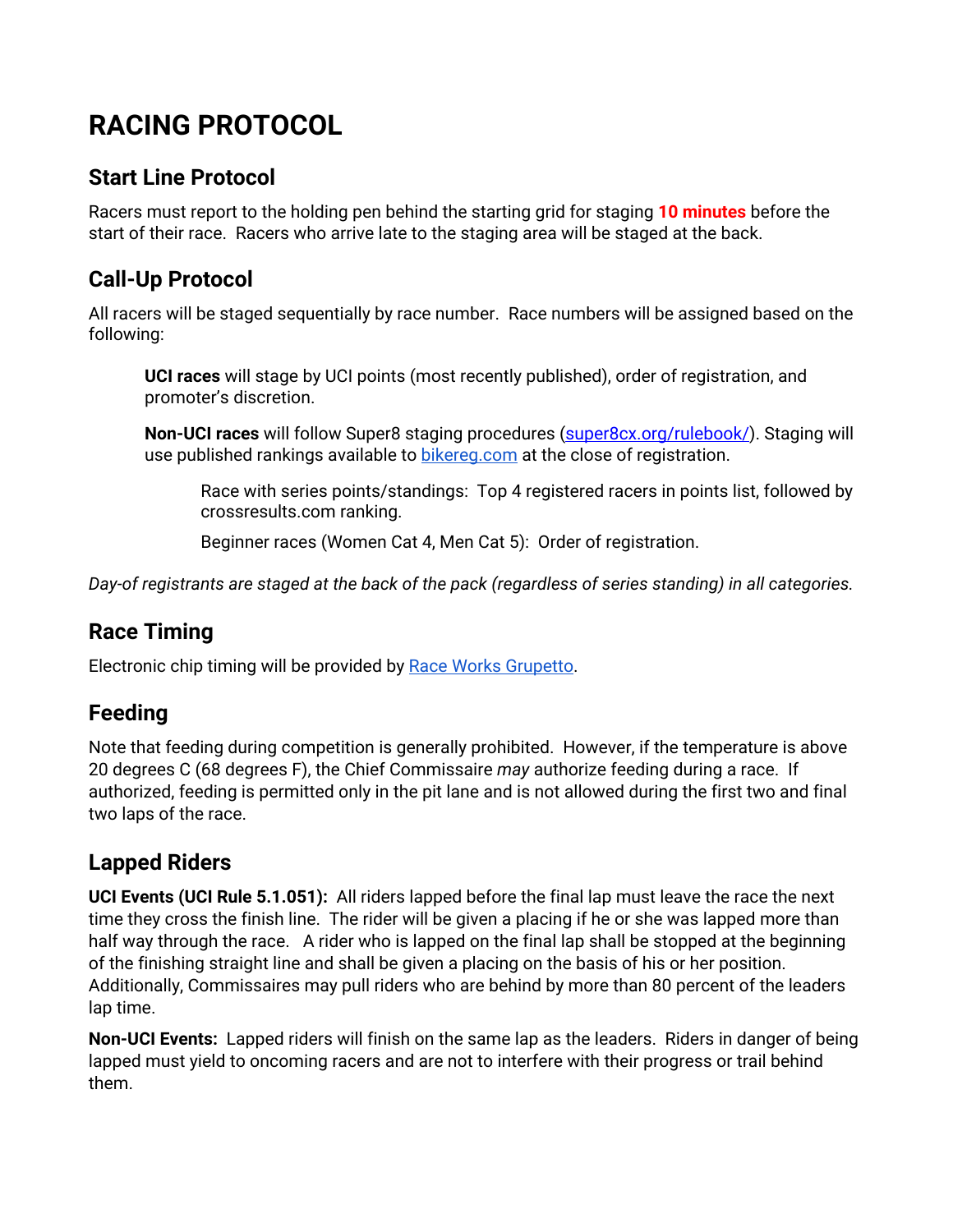#### **Equipment**

No flat bars or tires wider than 33 mm will be allowed in UCI events (Elite Men, Elite Women). Officials will check tires in the holding pen prior to the start of the UCI races.

#### **Pit**

There will be one double-sided pit on the course. Only authorized personnel are allowed access to the pit and must have their pit pass displayed at all times. Pit passes will be distributed at registration to each competitor (one per entrant) in UCI events (Elite Men, Elite Women).

In non-UCI events only those working the pit will be allowed. The pit official will have the authority to remove anyone that is interfering with the proper functioning of the pit.

There will be bike racks in the pit. These are for racers that are currently racing, not for storing your equipment all day. Please remove your equipment from the pit immediately after your race to make room for others.

A **bike wash station** will be approximately 25 m from the pit with two pressure washers available.

#### **Anti-Doping**

Anti-doping is under the control of USADA in accordance with UCI regulations. The location of any anti-doping area will be noted on site.

#### **Medical/First Aid**

A registered EMT will be on site, near the event announcer and registration tents. The race venue is less than a mile south of the Washington Hospital Center (110 Irving St NW, Washington, DC 20010).

Directions to Washington Hospital Center: Exit the AFRH (from either the Randolph St entrance or the main gate) and turn left on Rock Creek Church Rd. Bear left on Park Pl. Turn left on Irving St and follow signs to hospital.

### **Team Tents**

A limited number of reserved tent spaces will be available for reservation online through [BikeReg.](http://bikereg.com/dccx2016) Team tents are allowed **only** in designated areas. See parking map.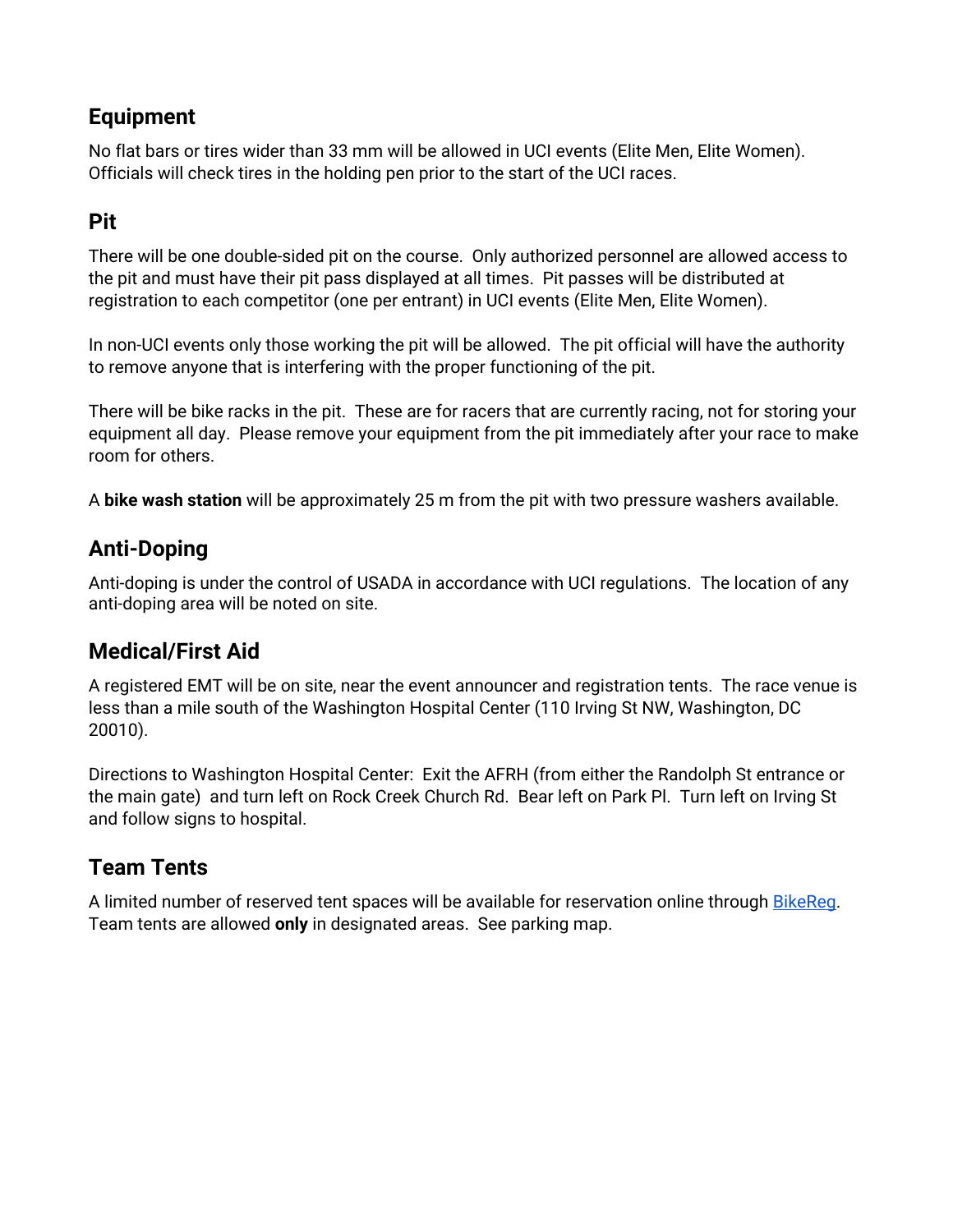## **PARKING INFORMATION AND DIRECTIONS**

**Race day entrance** is Rock Creek Church Rd NW & Randolph St NW, Washington, DC, 20011. The main gate ("Eagle") is at Upshur St NW & Rock Creek Church Rd NW.

All racers and spectators entering the AFRH should be prepared to show a government issued ID for entrance. Please allow extra time for entrance at the security gate and parking. Dogs are not allowed on the AFRH property and may be denied entrance.

#### **Driving directions**

#### **From 270 North of DC**

Stay on I-495 ("the Beltway") eastbound. Take exit 31 for Silver Spring. Stay on Georgia Ave through Silver Spring. Bear left on Illinois Ave. Turn left on Randolph St. Cross Rock Creek Church Rd into the AFRH and follow signs to parking.

#### **From I-95 North of DC**

Stay on I-495 ("the Beltway") westbound. Take exit 27 towards Silver Spring. Merge onto New Hampshire Ave via exit 28B towards Takoma Park. Turn left on North Capitol St. Take a slight right on Rock Creek Church Rd. Enter AFRH at Randolph St and follow signs to parking.

#### **From I-95 South of DC**

From I-395, stay on it when it ends at New York Ave. Turn right on New York Ave. Go two blocks and make a right onto M St. Go to the second traffic light and make a left on North Capitol St. Continue on North Capitol, pass the sign to the Armed Forces Retirement Home-Washington. At Allison St, make a left turn. Make another left turn onto Rock Creek Church Rd and make another left into the AFRH at Randolph St and follow signs to parking.

#### **From Annapolis (Route 50)**

Take Route 50, which becomes New York Ave. Take the S. Dakota exit. Continue on South Dakota and make a left on Taylor. Continue on Taylor and make a right onto North Capitol St. At the second stop light turn left on Allison St. Make another left turn onto Rock Creek Church Rd, and make another left into the AFRH at Randolph St and follow signs to parking.

#### **Event parking**

There are 3 lots available for parking. Please follow signs and directions of volunteers to the proper parking lot. Do not park on the side of any road or in other area of the campus. Parking and campus/event entry is free. Observe all posted speed limits.

**Main lot.** Racer parking is adjacent to the course; follow the blue track from Randolph St.

**UCI-racer parking and race officials.** Adjacent to the course, closer to the pit and officials tent; follow the red track from Randolph St. Space is limited to 2 cars per racer (1 racer, 1 pit mechanic). There is a weight restriction for vehicles entering this lot.

**Spectator and overflow parking.** Follow the **blue** track on map.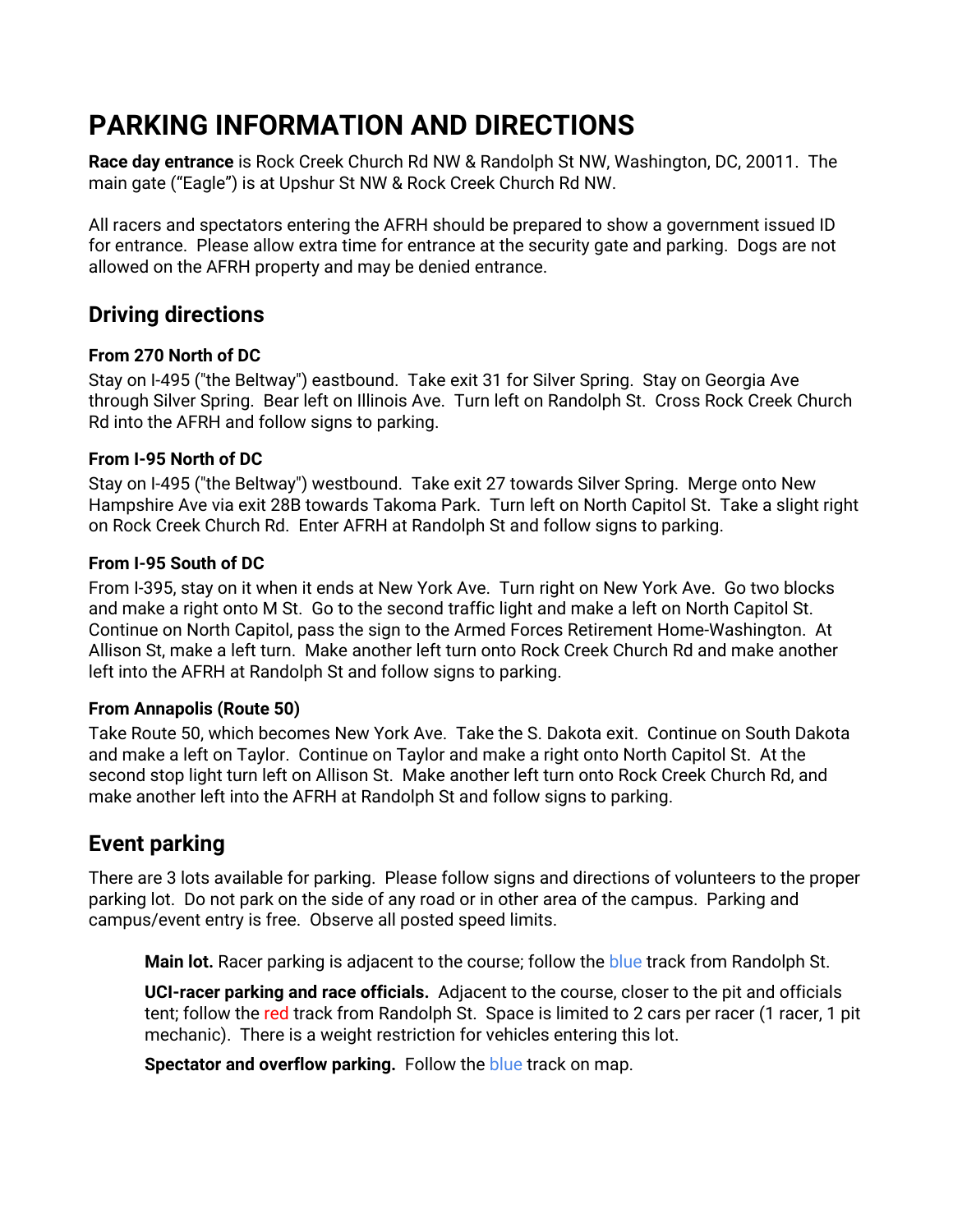# **2016 DCCX Parking Map**



Green track indicates path to main "Eagle" gate.